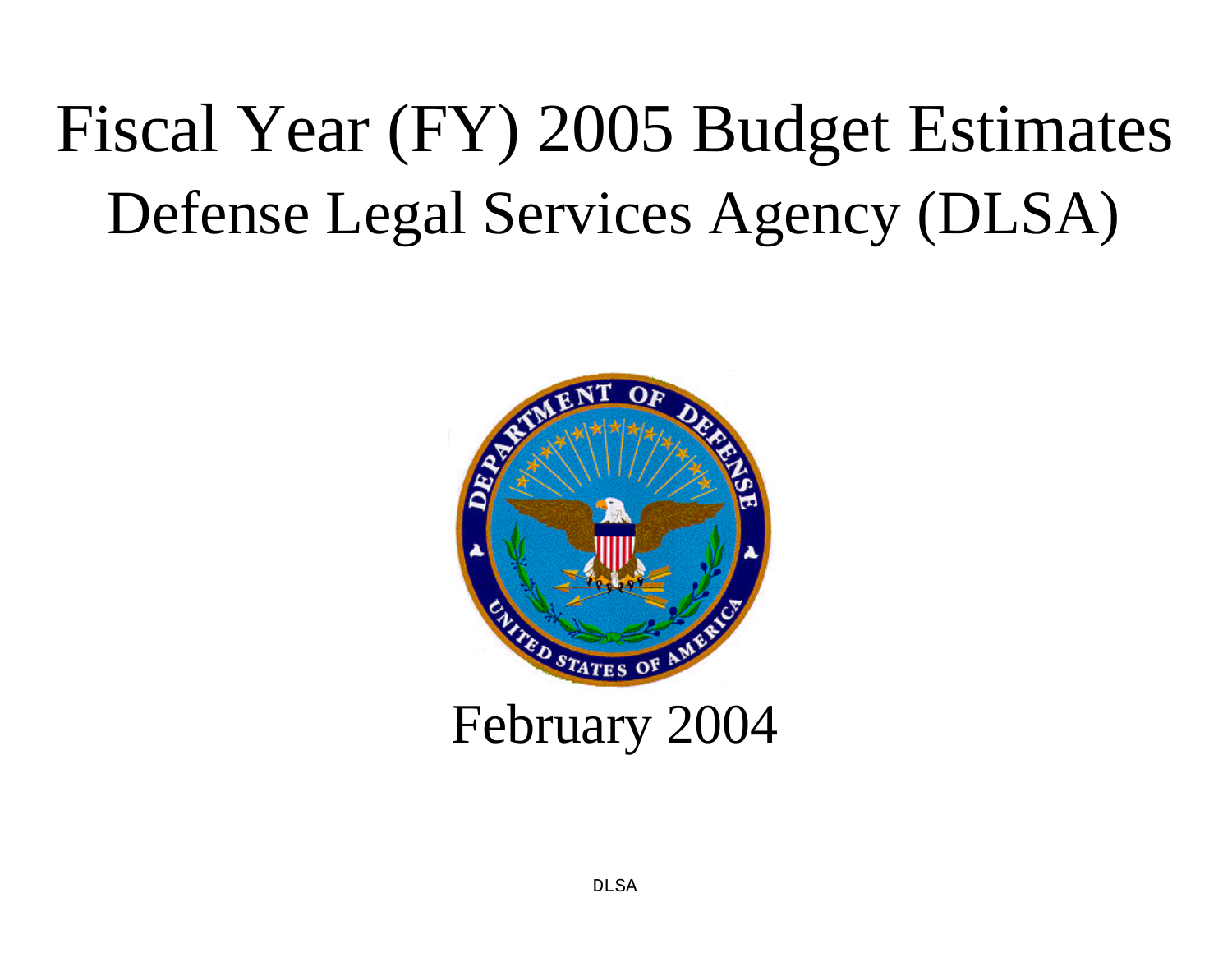#### **APPROPRIATION HIGHLIGHTS**

#### (\$ in Millions)

|                                                         | FY 2003 |        | Price Program FY 2004 |        |       | Price Program FY 2005 |
|---------------------------------------------------------|---------|--------|-----------------------|--------|-------|-----------------------|
| Appropriation Summary:                                  | Actual  | Growth | Growth Estimate       | Growth |       | Growth Estimate       |
| Budget Activity 4                                       |         |        |                       |        |       |                       |
| O&M, Defense-wide                                       |         |        |                       |        |       |                       |
| DLSA                                                    | 20.683  |        | $0.665 -3.787 17.561$ | 0.360  | 7.563 | 25.484                |
| Memo: FY 2004 excludes Supplemental of \$12.307 million |         |        |                       |        |       |                       |

#### **Description of Operations Financed:**

The Defense Legal Services Agency (DLSA) provides legal services to the Office of the Secretary of Defense, DoD Field Activities, and the Defense Agencies. The largest component of DLSA, the Defense Office of Hearing and Appeals (DOHA), adjudicates many types of cases that arise from all military departments and defense agencies. It is anticipated that the increasing number of referrals of completed industry security clearance cases from the Defense Security Service will continue through FY 2005, which will subsequently result in more cases requiring review and participation by DOHA. Budget estimates provide for additional personnel and related costs to eliminate the

Pursuant to the Secretary of Defense's issuance of Military Commission Order Number 1 on March 21, 2002, the Office of Military Commissions was established under DLSA to facilitate preparation for and trial of cases before military commissions. The supplemental funds are provided for costs associated with the OMC.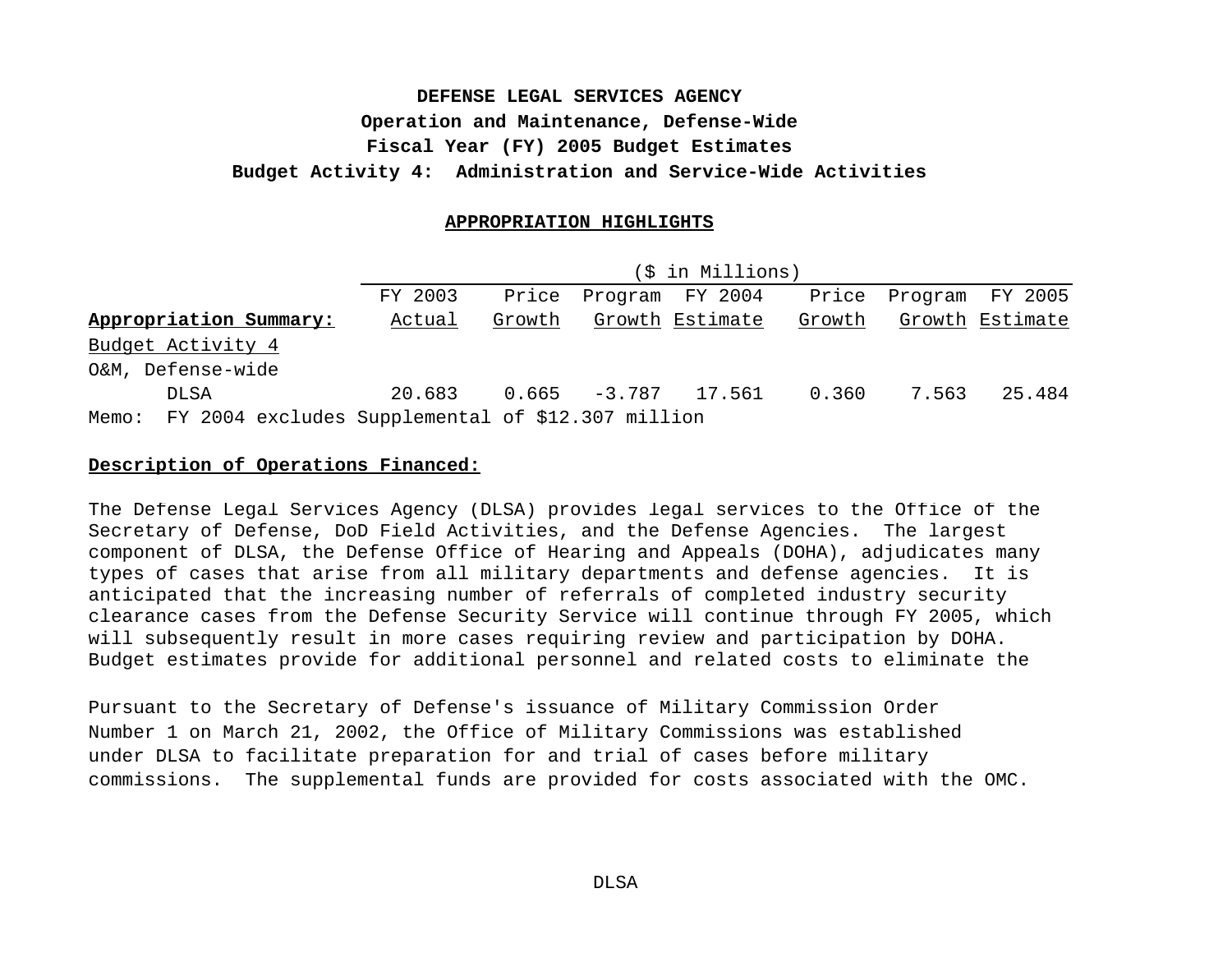#### **Narrative Explanation of Changes:**

FY 2004 to FY 2005

The program reflects an increase of \$9.7 million for the Office of Military Commissions, including 25 positions and increased travel for prosecution, defense, commission members, and witnesses required in the conduct of cases against accused terrorists held at Guantanamo Bay. To date, the President has designated six cases for trial; additional cases are pending. The increase is offset by a decrease of \$2.4 million due to reduction in personnel for DOHA operations.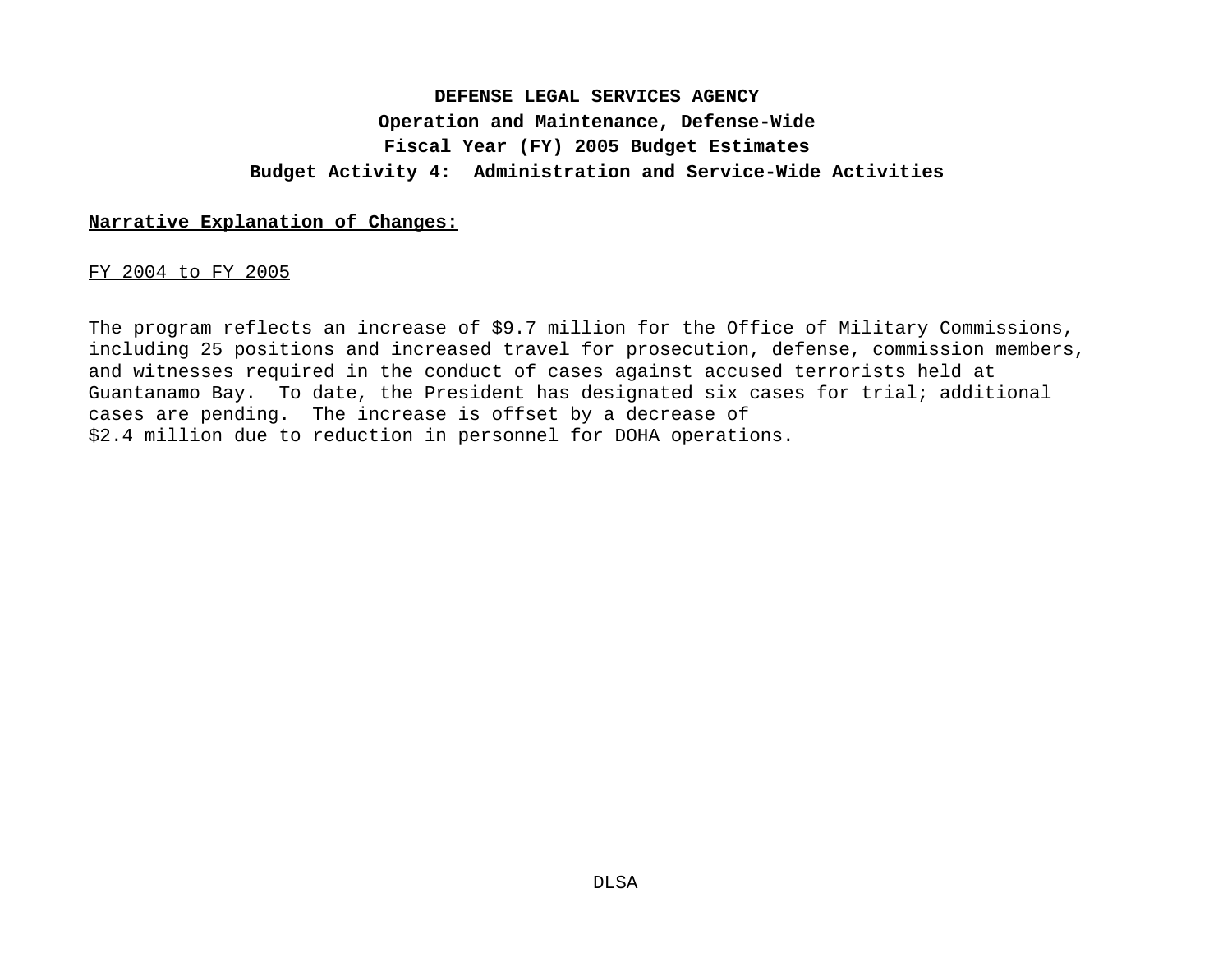|    |                                                            | Amount | Totals |
|----|------------------------------------------------------------|--------|--------|
|    | FY 2004 President's Budget Request                         |        | 17,757 |
| 1. | Congressional Adjustments                                  |        |        |
|    | Distributed Adjustments<br>a.                              |        |        |
|    | Undistributed Adjustments<br>b.                            |        |        |
|    | Adjustments to meet Congressional intent<br>$\mathsf{C}$ . |        |        |
|    | General Provisions<br>d.                                   |        | $-185$ |
|    | 1. Section 8094 Prorate Prof Spt Services                  | $-100$ |        |
|    | 2. Section 8126 Prorate Mgt Efficiencies                   | $-85$  |        |
|    | Congressional Earmarks<br>e <sub>1</sub>                   |        | $-11$  |
|    | Section 8044 Indian Land Environmental Impact              | $-11$  |        |
|    |                                                            |        |        |
|    | FY 2004 Appropriated Amount                                |        | 17,561 |
| 2. | Program Changes (CY to CY only)                            |        |        |
|    | Functional Transfers<br>a <sub>1</sub>                     |        |        |
|    | Technical Adjustments<br>b.                                |        |        |
|    | Emergent Requirements<br>$\mathsf{C}$ .                    |        |        |
|    | Baseline Funding                                           |        | 17,561 |
| 3. | Reprogrammings (requiring 1415 action)                     |        |        |
| 4. | Price Change                                               |        | 360    |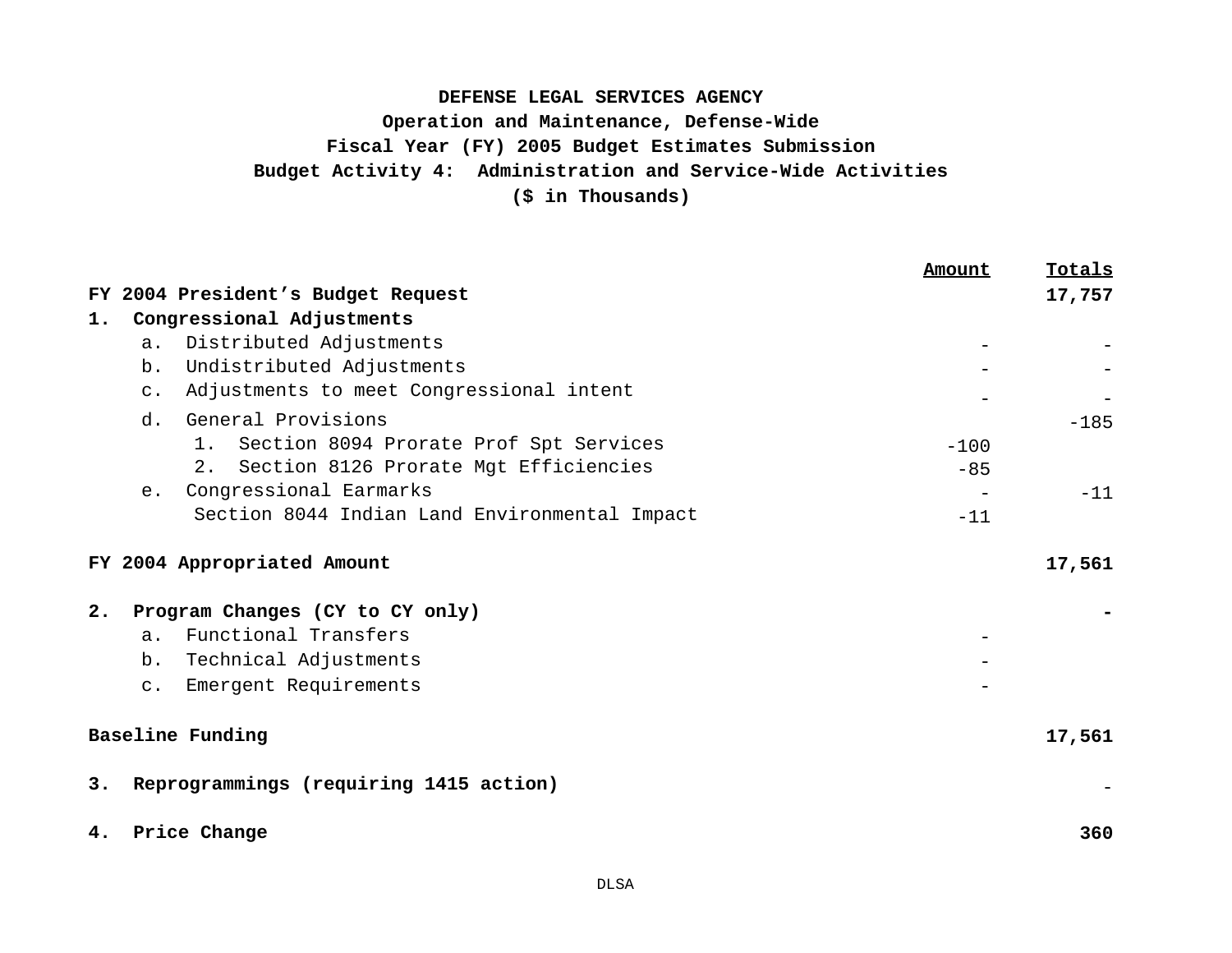|    |                                                                   | Amount   | Totals   |
|----|-------------------------------------------------------------------|----------|----------|
|    | (continued)                                                       |          |          |
|    | 5. Functional Transfers                                           |          |          |
| б. | Program Increases                                                 |          | 9,969    |
|    | Two FTE personnel attorney positions from the Office of the<br>a. |          |          |
|    | Inspector General to DLSA to provide full time operational law    | 267      |          |
|    | b. Funding to support the Office of Military Commissions stand up |          |          |
|    | and operations                                                    | 9,702    |          |
|    |                                                                   |          |          |
| 7. | Program Decreases                                                 |          | $-2,406$ |
|    | a. Decrease in personnel costs due to reduction in DOHA personnel | $-2,406$ |          |
|    |                                                                   |          |          |
|    | FY 2005 Budget Request                                            |          | 25,484   |
|    |                                                                   |          |          |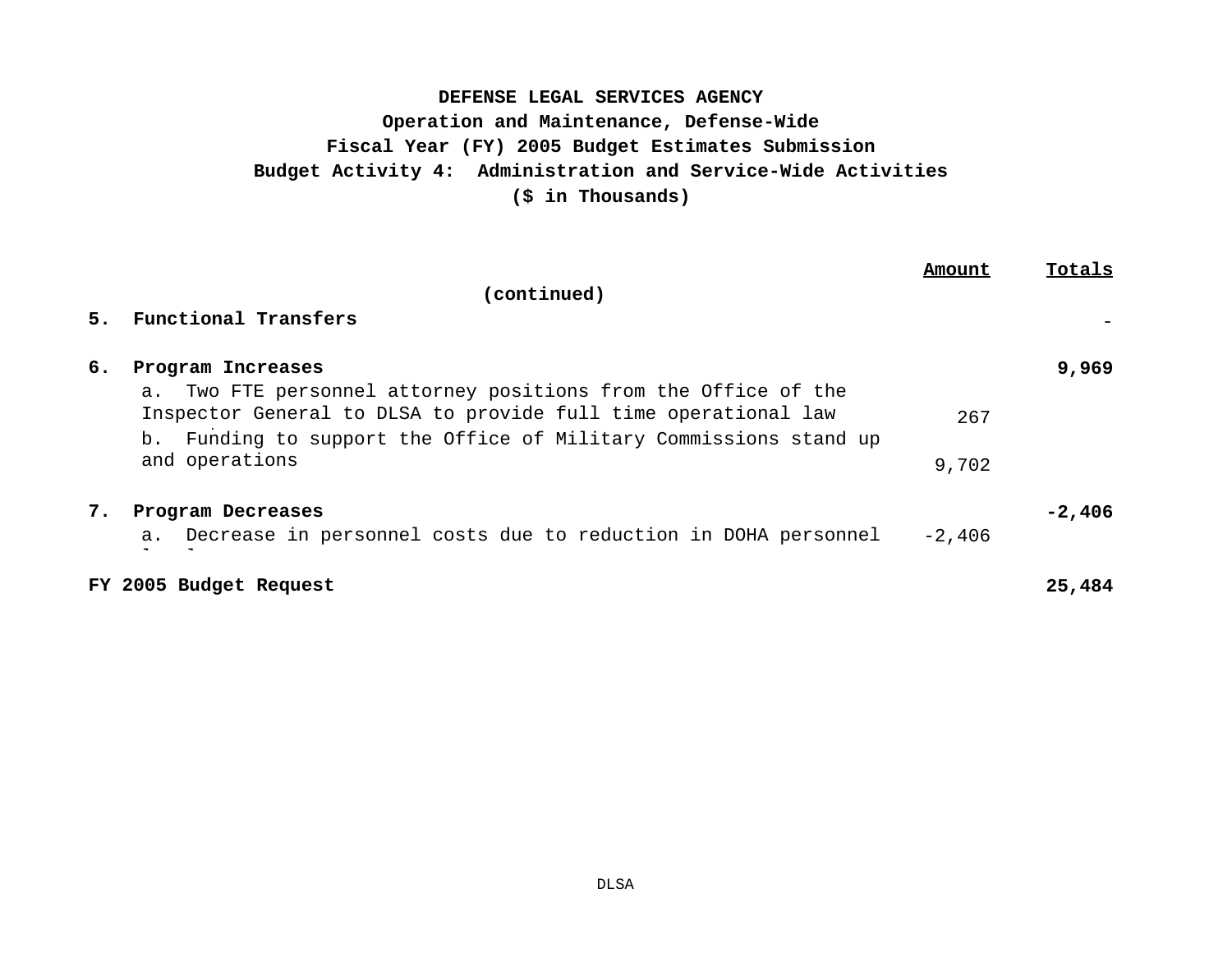# **Manpower Changes in Full-Time Equivalent FY 2003 through FY 2005 Defense Legal Services Agency Operation and Maintenance, Defense-Wide Fiscal Year (FY) 2005 Budget Estimates Submission Budget Activity 4: Administration and Service-Wide Activities**

|    |                                  | US Direct Hire | Total |
|----|----------------------------------|----------------|-------|
| 1. | FY 2003 FTES                     | 141            | 141   |
|    | Underexecution of DOHA corrected | 19             | 19    |
|    | Office of Military Commissions   | 25             | 25    |
|    | Functional Transfers             |                |       |
|    | Attorney positions from the      | 2              | 2     |
|    | Office of the Inspector General  |                |       |
| 2. | FY 2004 FTES                     | 187            | 187   |
|    | DOHA augmentation                | $-26$          | $-26$ |
| 3. | 2005 FTES<br>FY.                 | 161            | 161   |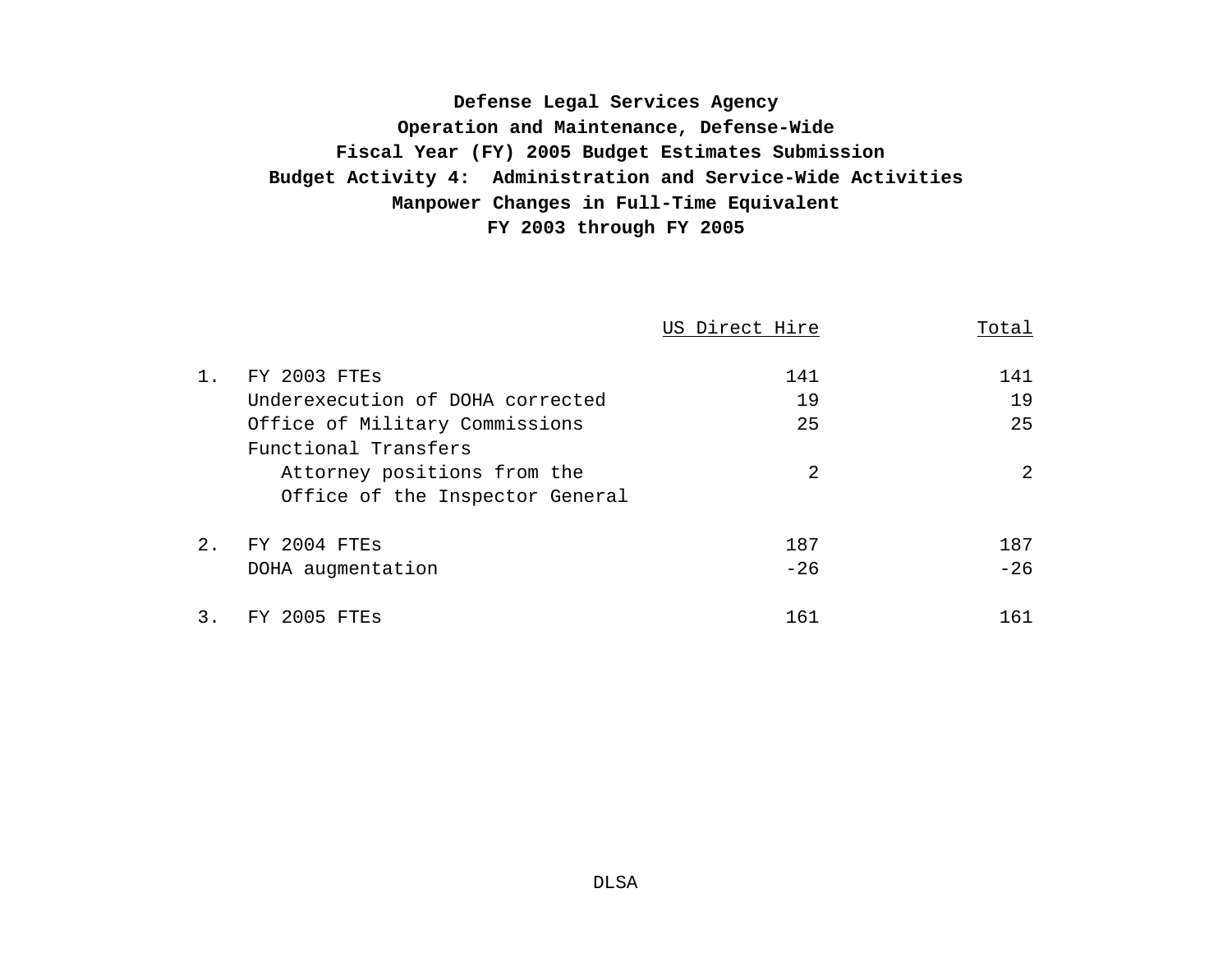# **DEFENSE LEGAL SERVICES AGENCY Operation and Maintenance, Defense-Wide Fiscal Year (FY) 2005 Budget Estimates**

PERSONNEL SUMMARY

|                                                |         |         |         | Change<br>FY 2004/ |
|------------------------------------------------|---------|---------|---------|--------------------|
|                                                | FY 2003 | FY 2004 | FY 2005 | FY 2005            |
| Active Military End Strength (Total)           |         |         |         |                    |
| Officer                                        | 18      | 26      | 26      | 0                  |
| Enlisted                                       | 13      | 21      | 21      | 0                  |
| Civilian End Strength (Total)                  |         |         |         |                    |
| US Direct Hire                                 | 161     | 207     | 180     | $-27$              |
| Active Military Average Strength (A/S) (Total) |         |         |         |                    |
| Officer                                        | 18      | 26      | 26      | $\overline{0}$     |
| Enlisted                                       | 13      | 21      | 21      | 0                  |
| Civilian FTEs (Total)                          |         |         |         |                    |
| US Direct Hire                                 | 141     | 187     | 161     | $-26$              |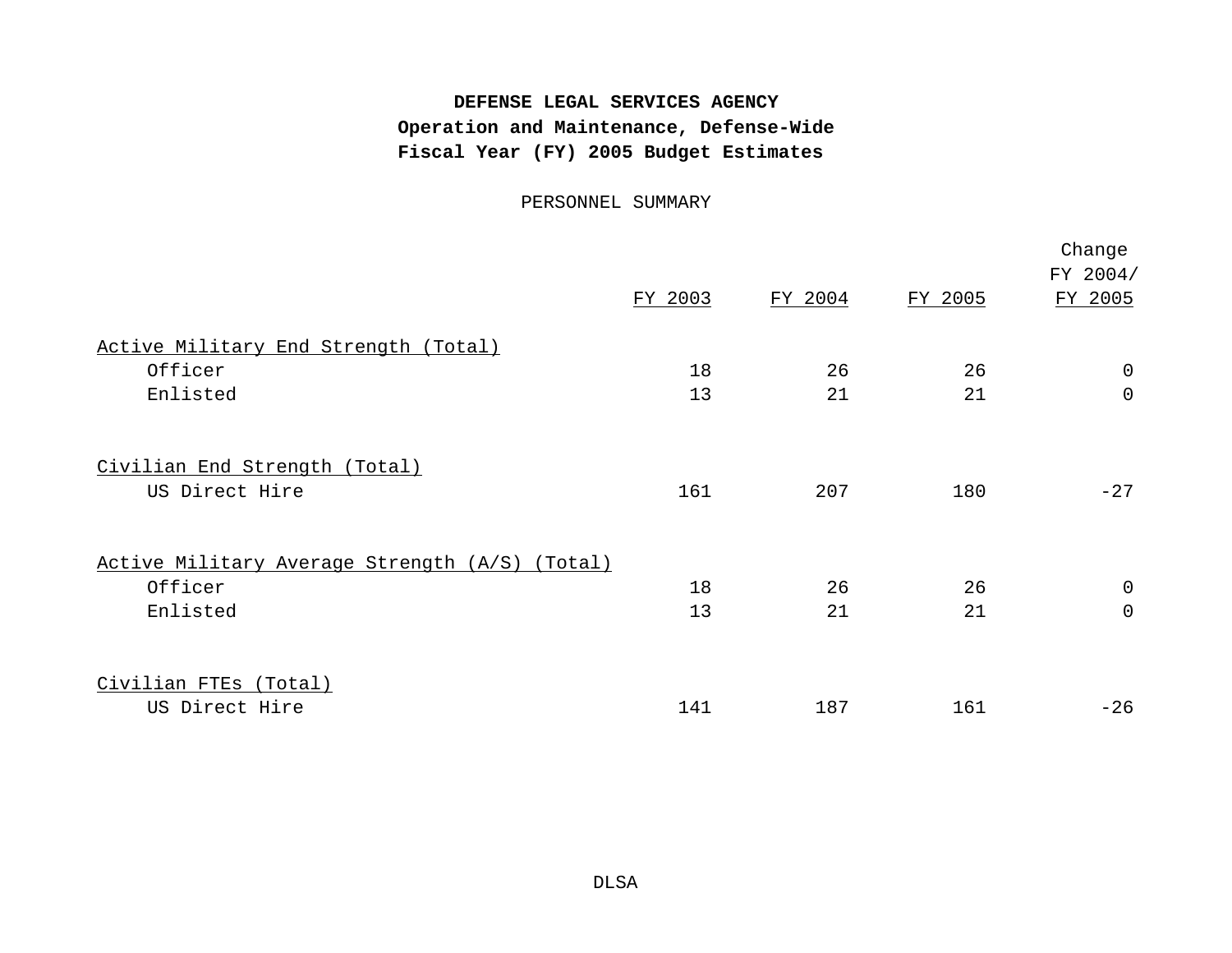# **Fiscal Year (FY) 2005 Budget Estimates Submission DEFENSE LEGAL SERVICES AGENCY Operation and Maintenance, Defense-Wide Summary of Price and Program Changes - FY 2004 (Dollars in Thousands)**

|                                   |             |              |             |                | Normalized |
|-----------------------------------|-------------|--------------|-------------|----------------|------------|
|                                   | FY 2003     | Price Growth |             | Program        | FY 2004    |
|                                   | Actuals     | Percent      | Amount      | <u>Growth</u>  | Program    |
| Civilian Personnel Compensation   |             |              |             |                |            |
| 101 Ex., Gen. & Special Schedules | 14,094      | .04148       | 584         | $-178$         | 14,500     |
| 106 Benefits to Former Employees  | 18          | .04148       | $\Omega$    | 32             | 50         |
| Total Civ Personnel Comp<br>199   | 14,112      |              | 584         | $-146$         | 14,550     |
| Travel                            |             |              |             |                |            |
| 308 Travel of Persons             | 509         | 1.3          | 6           | 5              | 520        |
| Total Travel<br>399               | 509         |              | 6           | 5              | 520        |
| Transportation                    |             |              |             |                |            |
| 771 Commercial Transportation     | $\mathbf 0$ | 1.3          | $\mathbf 0$ | 25             | 25         |
| Total Transportation<br>799       | $\Omega$    |              | $\Omega$    | 25             | 25         |
| Other Purchases                   |             |              |             |                |            |
| 912 SLUC (GSA Leases)             | 794         | 1.5          | 11          | 5              | 810        |
| 914 Purchased Communications      | 142         | 1.3          | 1           | $\overline{a}$ | 145        |
| 915 Rents                         | 200         | 1.3          | 2           | 3              | 205        |
| 920 Supplies & Materials          | 454         | 1.3          | 5           | $-159$         | 300        |
| 922 Equipment Maintenance         | $\Omega$    | 1.3          | $\Omega$    | 18             | 18         |
| 921 Printing and Reproduction     | 55          | 1.3          | 0           | 5              | 60         |
| 925 Equipment (Non-Fund)          | 745         | 1.3          | 9           | $-404$         | 350        |
| 989 Other Contracts               | 3,669       | 1.3          | 47          | $-3,142$       | 574        |
| 998 Other Costs                   | 3           | 1.3          | $\Omega$    | $\mathbf{1}$   | 4          |
| Total Other Purchases<br>999      | 6,062       |              | 75          | $-3,671$       | 2,466      |
| 9999 Total                        | 20,683      |              | 665         | $-3,787$       | 17,561     |

Notes: 1) FY 2003 actuals include \$4.475 million in FY 2003 supplemental funds.

2) FY 2004 program value does not include \$12.307 million FY 2004 supplemental funds.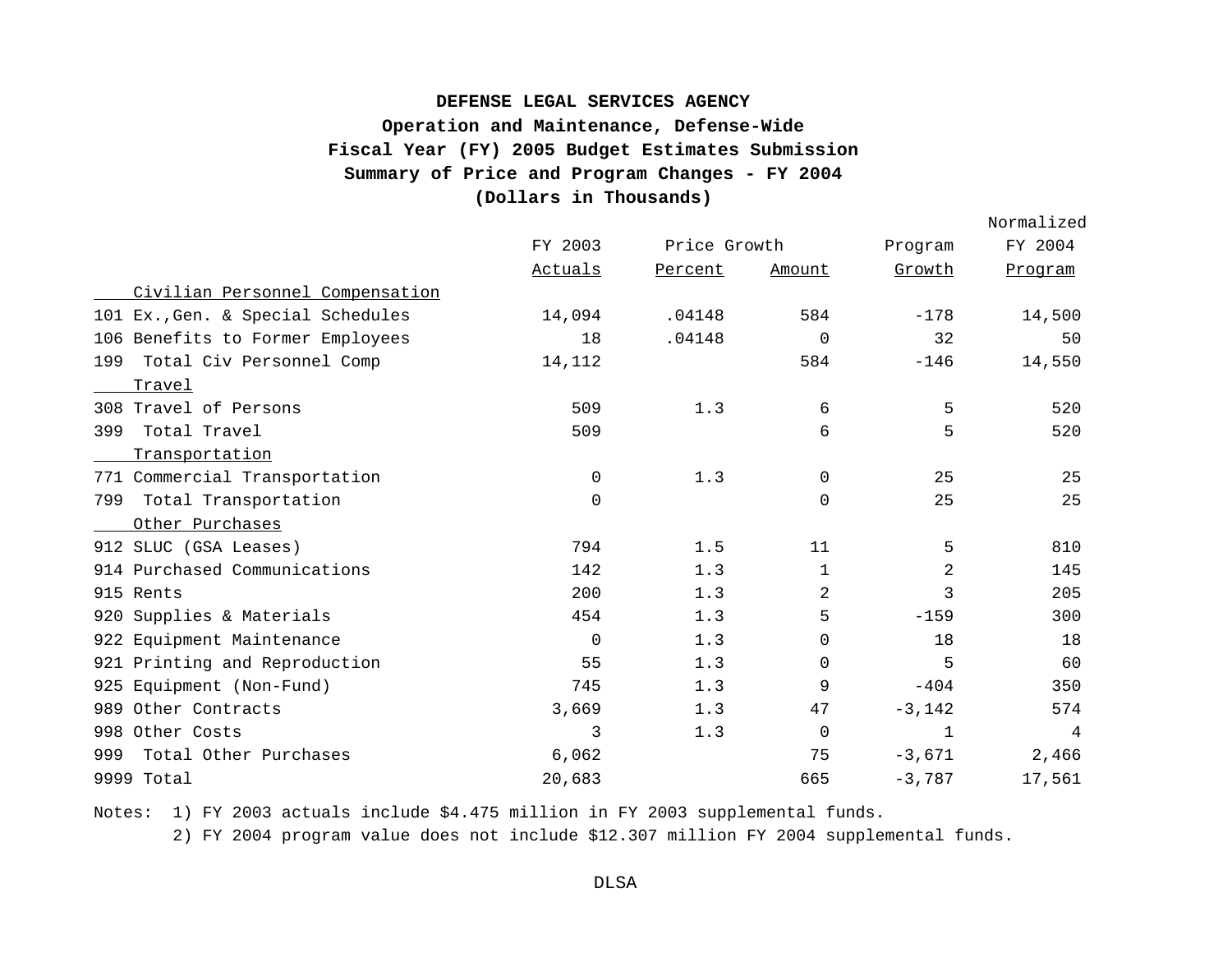# **Fiscal Year (FY) 2005 Budget Estimates Submission DEFENSE LEGAL SERVICES AGENCY Operation and Maintenance, Defense-Wide Summary of Price and Program Changes - FY 2005 (Dollars In Thousands)**

|                                   | FY 2004   | Price Growth |                | Program     | FY 2005 |
|-----------------------------------|-----------|--------------|----------------|-------------|---------|
|                                   | Estimates | Percent      | Amount         | Growth      | Program |
| Civilian Personnel Compensation   |           |              |                |             |         |
| 101 Ex., Gen. & Special Schedules | 14,500    | .02207       | 320            | 2,332       | 17,152  |
| 106 Benefits to Former Employees  | 50        | .02207       | $\mathbf{1}$   | $-1$        | 50      |
| Total Civ Personnel Comp<br>199   | 14,550    |              | 321            | 2,331       | 17,202  |
| Travel                            |           |              |                |             |         |
| 308 Travel of Persons             | 520       | 1.4          | 7              | 1,935       | 2,462   |
| Total Travel<br>399               | 520       |              | 7              | 1,935       | 2,462   |
| Transportation                    |           |              |                |             |         |
| 771 Commercial Transportation     | 25        | 1.4          | 0              | $\Omega$    | 25      |
| Total Transportation<br>799       | 25        |              | $\overline{0}$ | $\mathbf 0$ | 25      |
| Other Purchases                   |           |              |                |             |         |
| 912 SLUC (GSA Leases)             | 810       | 1.5          | 12             | 185         | 1,007   |
| 914 Purchased Communications      | 145       | 1.4          | 2              | 53          | 200     |
| 915 Rents                         | 205       | 1.4          | 2              | 327         | 534     |
| 920 Supplies & Materials          | 300       | 1.4          | 4              | 1           | 305     |
| 922 Equipment Maintenance         | 18        | 1.4          | 0              | 1           | 19      |
| 921 Printing and Reproduction     | 60        | 1.4          | 0              | 40          | 100     |
| 925 Equipment (Non-Fund)          | 350       | 1.4          | 4              | 306         | 660     |
| Other Contracts<br>989            | 574       | 1.4          | 8              | 2,384       | 2,966   |
| 998 Other Costs                   | 4         | 1.4          | $\Omega$       | $\Omega$    | 4       |
| Total Other Purchases<br>999      | 2,466     |              | 32             | 3,297       | 5,795   |
| 9999 Total                        | 17,561    |              | 360            | 7,563       | 25,484  |

Note: Fy 2004 Estimates do not include \$12.307 million in FY 2004 supplemental funds.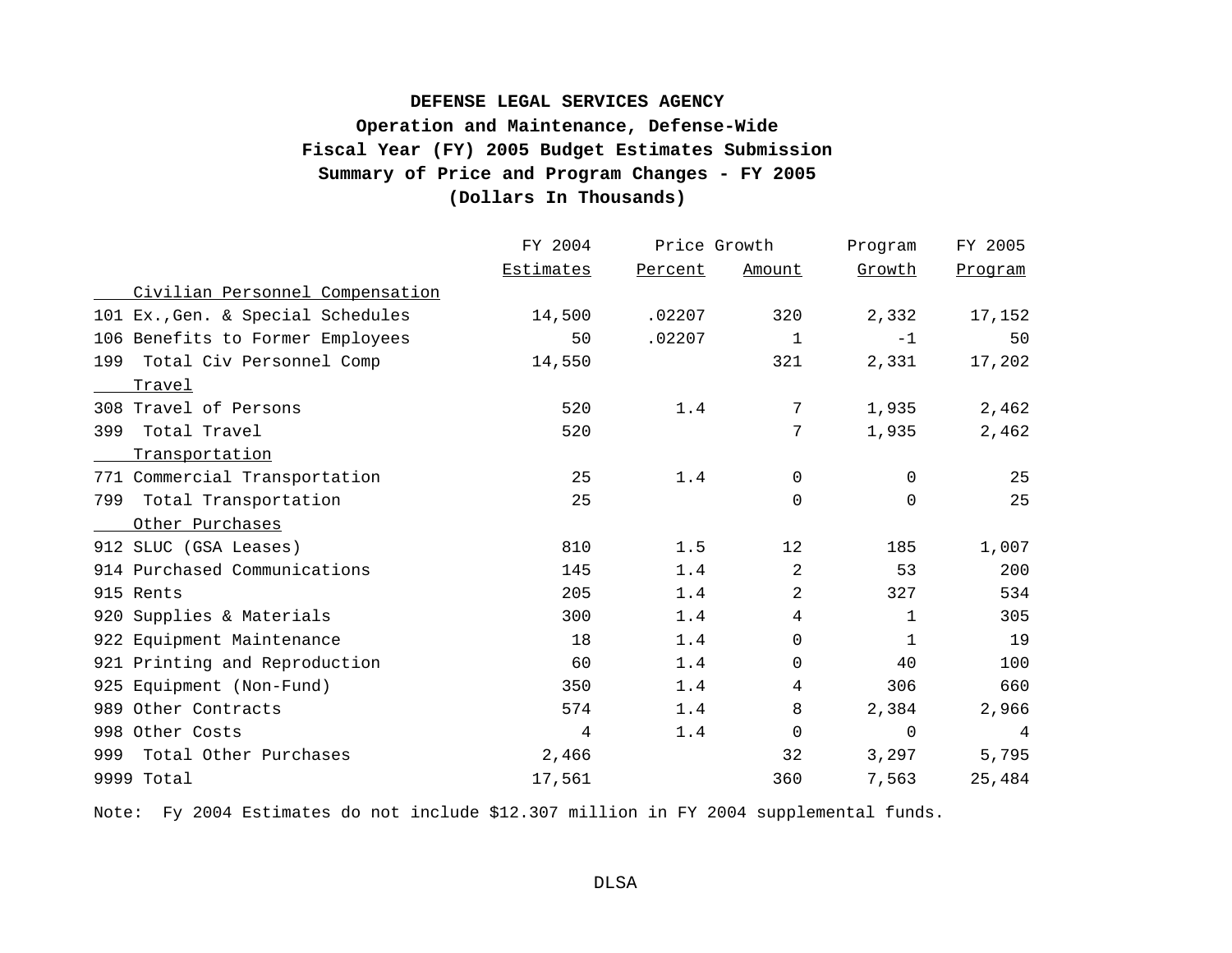#### **I. Description of Operations Financed:**

The Defense Legal Services Agency (DLSA) provides legal services to the Office of the Secretary of Defense, Department of Defense Field Activities, and the Defense Agencies. Pursuant to the Secretary of Defense's issuance of Military Commission Order Number 1 on March 21, 2002, the Office of Military Commissions was established under DLSA to facilitate preparation for and trial of cases before military commissions. The commission's process consists of an appointing authority function and prosecution and defense functions. In addition, appellate review panels are mandated.

The largest component of DLSA, the Defense Office of Hearings and Appeals (DOHA), adjudicates many types of cases that arise from all Military Departments and Defense Agencies:

- DOHA conducts personal appearances and issues decisions in security clearance cases for DoD civilian employees and military personnel.
- DOHA conducts hearings and issues decisions in cases involving claims for DoD Dependents Schools Activity benefits and CHAMPUS payment for medical services.
- DOHA's recently added claims function includes review of uniformed service and carrier claims for loss or damage of household goods and review of waiver applications.
- DOHA traditionally provides support to the Deputy General Counsel (Legal Counsel).
- DOHA functions as the point of contact for selection of third party neutrals in DOHA alternative dispute resolution processes.
- DOHA provides hearings and issues decisions in personnel security clearance cases for contractors performing classified work for all DoD components and twenty other Federal Agencies and Departments. As experienced in FY 2003, it is anticipated that the increasing number of referrals of completed industrial security clearance cases from the Defense Security Service (DSS) will continue through FY 2005, which will subsequently result in more cases requiring review and participation by the DOHA. Since DOHA's personnel security missions are essential to national security, budget estimates provide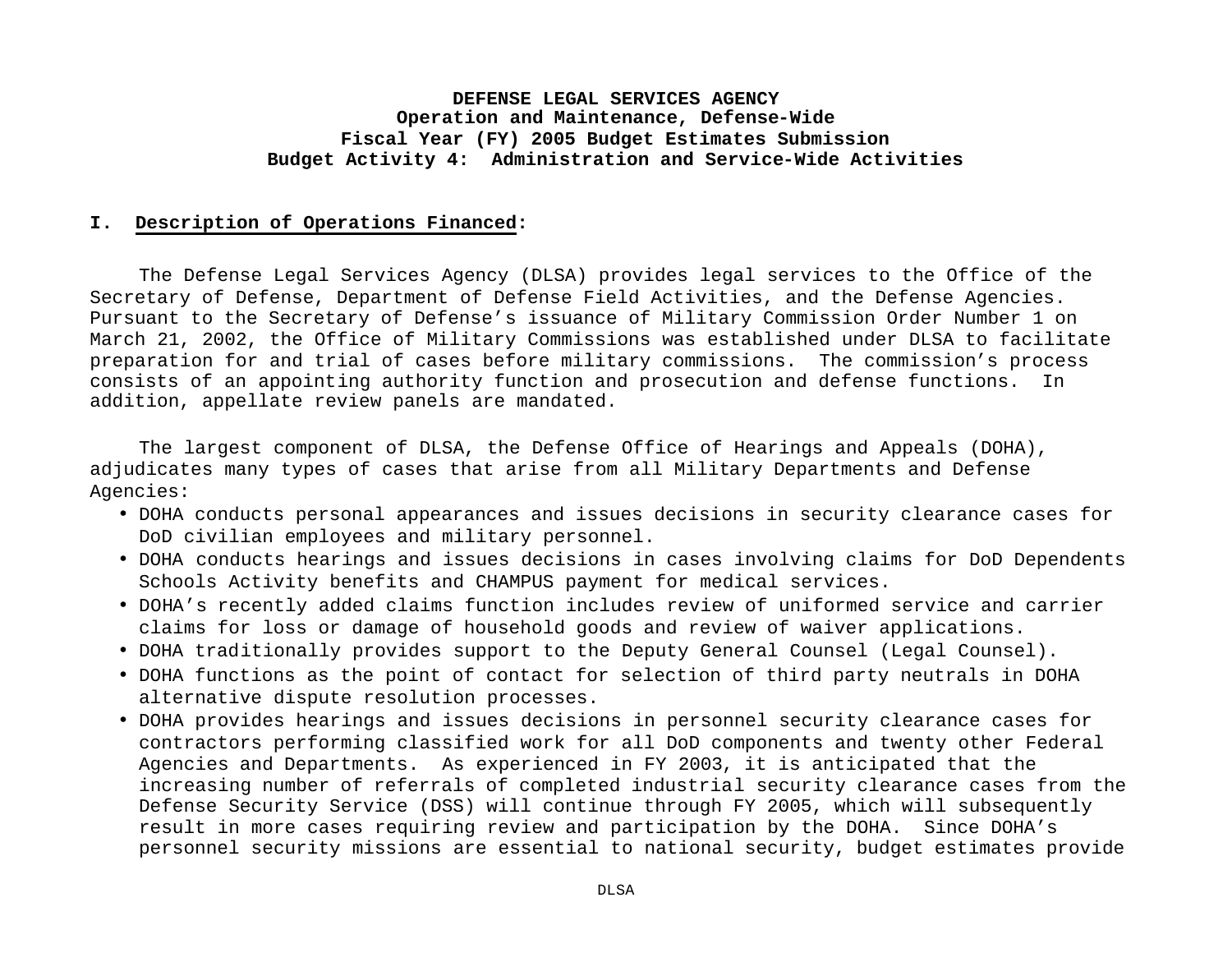#### **I. Description of Operations Financed: (continued)**

for additional personnel and related costs to adjudicate the cases generated by the DSS elimination of periodic reinvestigation backlogs.

All customary expenses required to operate a government activity are financed, including salaries and benefits, travel, rental of office space, rental of equipment, communications, and the cost of supplies and equipment.

#### **II. Financial Summary:**

#### FY 2004

|                     | FY 2003 | Budget  |               | Current  | FY 2005  |
|---------------------|---------|---------|---------------|----------|----------|
| A. Activity Groups: | Actuals | Request | Appropriation | Estimate | Estimate |
| 1. DLSA HQ          | 3,868   | 3,550   | 3,512         | 3.512    | 13,150   |
| 2. DOHA             | 16,815  | 14,207  | 14,049        | 14,049   | 12,334   |
| Total               | 20,683  | 17,757  | 17,561        | 17,561   | 25,484   |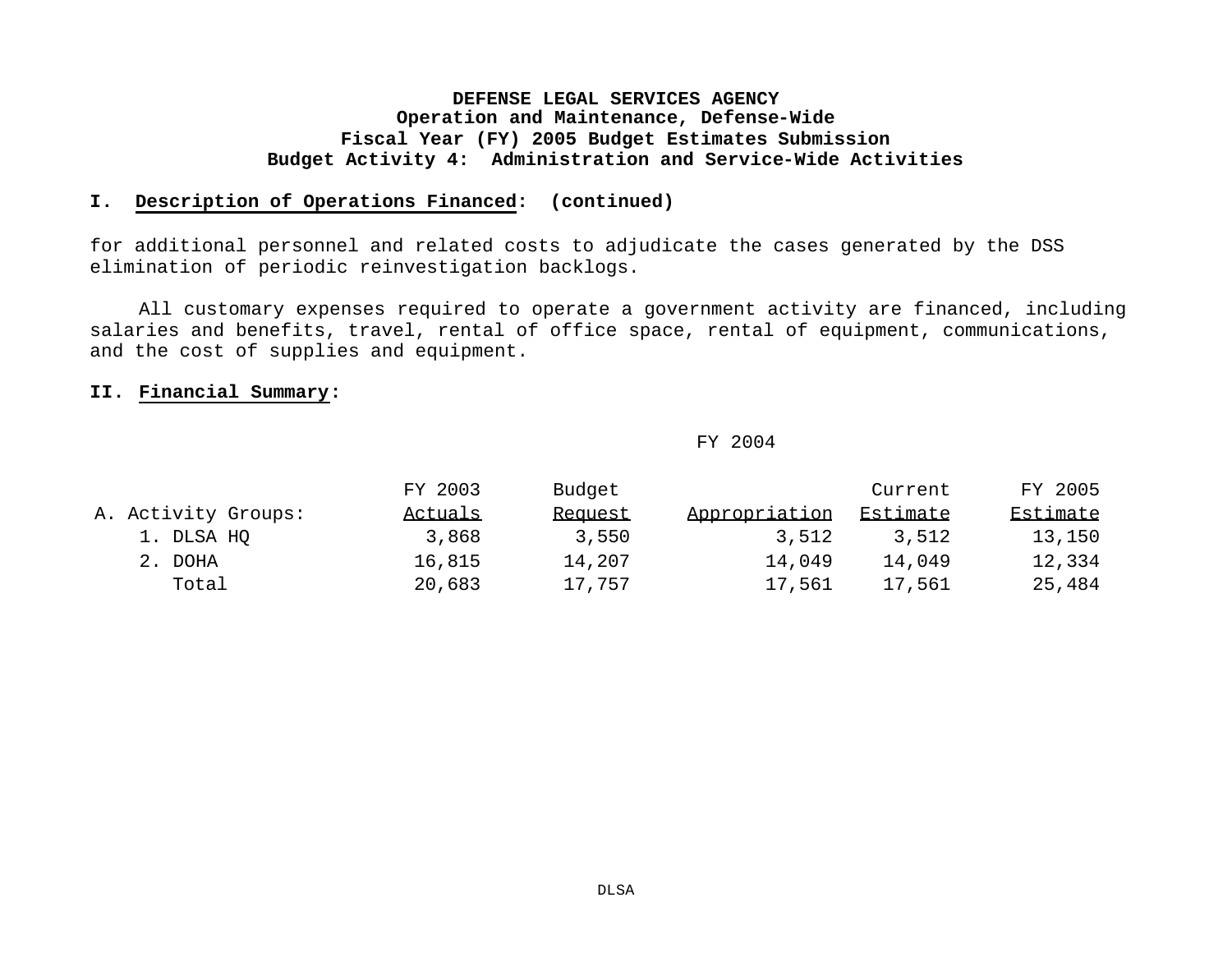#### **II. Financial Summary: (continued)**

| B. Reconciliation Summary:                     | Change          | Change          |
|------------------------------------------------|-----------------|-----------------|
|                                                | FY 2004/FY 2004 | FY 2004/FY 2005 |
| Baseline Funding                               | 17,757          | 17,561          |
| Congressional Adjustments (General Provisions) | $-185$          |                 |
| Congressional Earmarks                         | $-11$           |                 |
| Subtotal Appropriated Amount                   | 17,561          |                 |
| Emergency Supplemental (memo)                  | (12, 307)       |                 |
| Price Changes                                  |                 | 360             |
| Program Changes                                |                 | 7,563           |
| Current Estimate                               | 17,561          | 25,484          |

#### **C. Reconciliation of Increases and Decreases:**

|    |                |                                               | in Thousands) |        |
|----|----------------|-----------------------------------------------|---------------|--------|
|    |                |                                               | Amount        | Totals |
|    |                | FY 2004 President's Budget Request            |               | 17,757 |
| 1. |                | Congressional Adjustments                     |               |        |
|    |                | a. Distributed Adjustments                    |               |        |
|    | b.             | Undistributed Adjustments                     |               |        |
|    | $\mathsf{C}$ . | Adjustments to meet Congressional intent      |               |        |
|    | d.             | General Provisions                            |               | $-196$ |
|    |                | 1. Section 8094 Prorate Prof Spt Services     | $-100$        |        |
|    |                | 2. Section 8126 Prorate Mgt Efficiencies      | $-85$         |        |
|    | e.             | Congressional Earmarks                        |               |        |
|    |                | Section 8044 Indian Land Environmental Impact | $-11$         |        |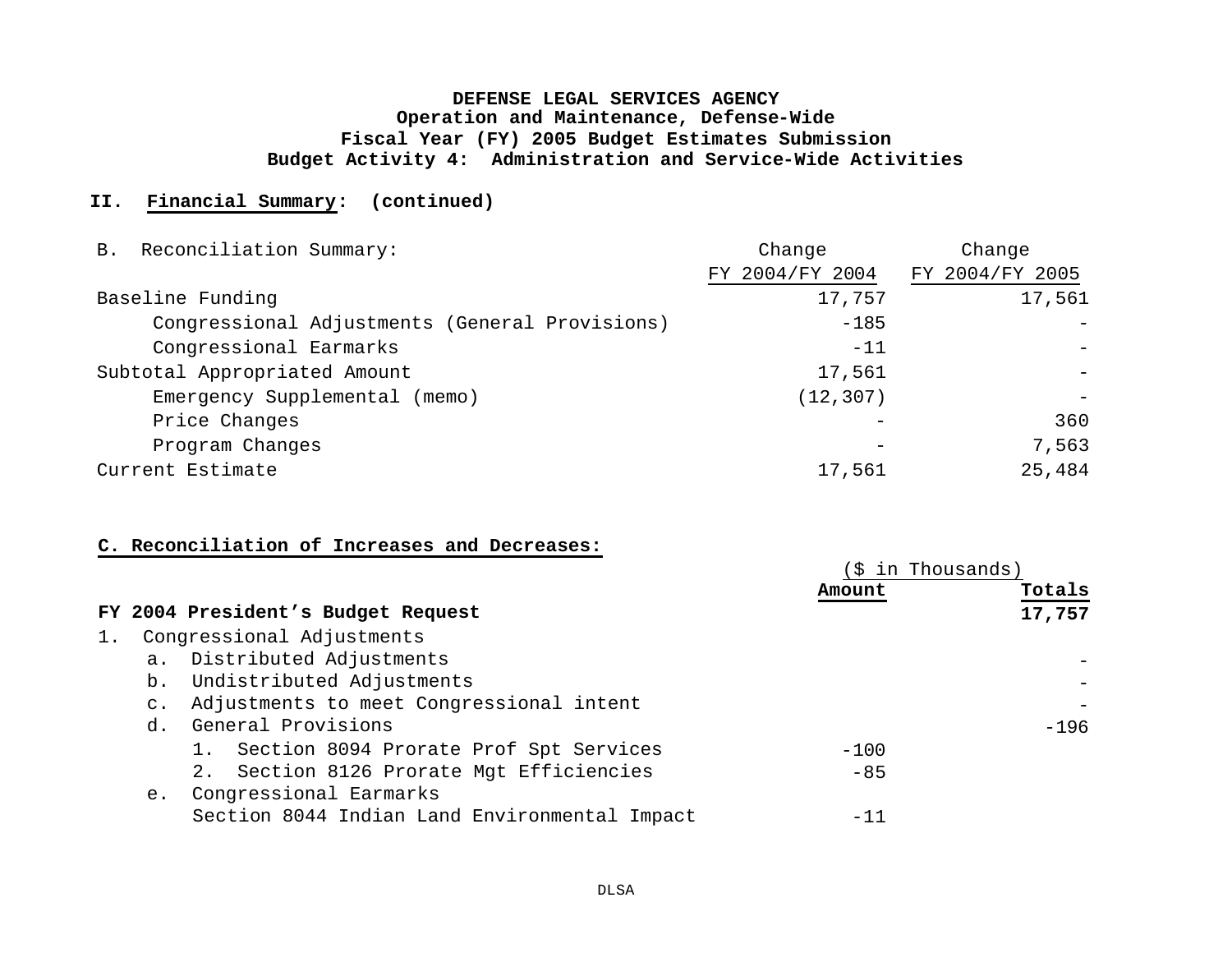#### **II. Financial Summary: (continued)**

#### **C. Reconciliation of Increases and Decreases:**

|    |                                                      | (\$ in Thousands) |  |  |
|----|------------------------------------------------------|-------------------|--|--|
|    |                                                      | Amount<br>Totals  |  |  |
|    | FY 2004 Appropriated Amount                          | 17,561            |  |  |
|    |                                                      |                   |  |  |
| 2. | Emergency Supplemental                               |                   |  |  |
|    | Emergency Supplemental Carryover<br>a.               |                   |  |  |
|    | b. FY 2004 Emergency Supplemental Appropriations Act |                   |  |  |
|    | $(P.L. 108-106)$                                     | 12,307            |  |  |
| 3. | Fact-of-Life Changes                                 |                   |  |  |
|    | a. Functional Transfers                              |                   |  |  |
|    | b. Technical Adjustments                             |                   |  |  |
|    | c. Emergent Requirements                             |                   |  |  |
|    | 1. Program Increases                                 |                   |  |  |
|    | 2. Program Decreases                                 |                   |  |  |
|    |                                                      |                   |  |  |
|    | Baseline Funding                                     | 29,868            |  |  |
|    |                                                      |                   |  |  |
|    | 4. Reprogrammings (requiring 1415 action)            |                   |  |  |
|    | Revised FY 2004 Estimate                             | 29,868            |  |  |
|    |                                                      |                   |  |  |
|    | 5. Less: Emergency Supplemental funding              | $-12,307$         |  |  |
|    | Normalized Current Estimate for FY 2004              | 17,561            |  |  |
|    |                                                      |                   |  |  |
|    | 6. Price Change                                      | 360               |  |  |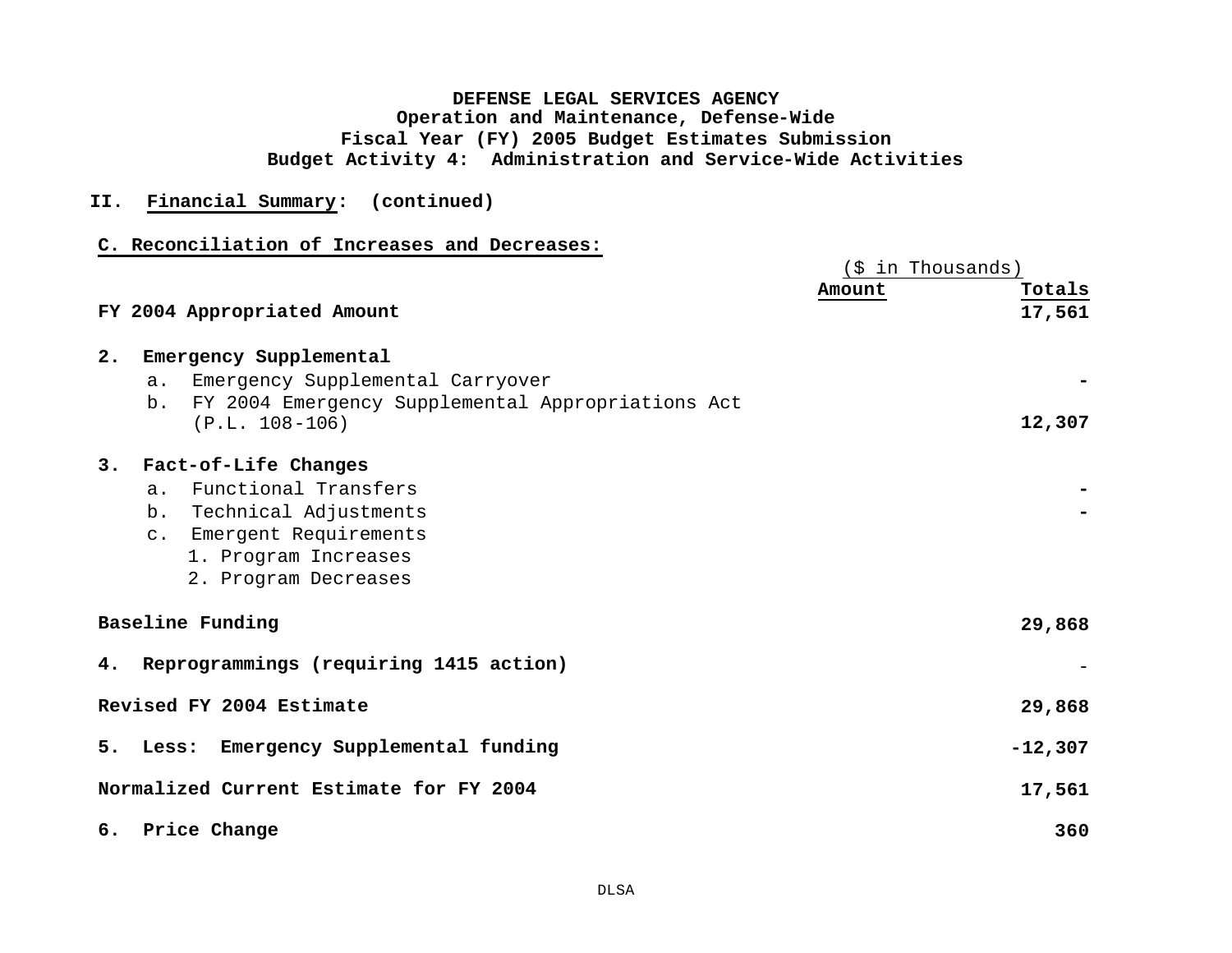#### **II. Financial Summary: (continued)**

#### **C. Reconciliation of Increases and Decreases:**

|    |    |                                                                                                        | in Thousands)<br>-S |          |  |
|----|----|--------------------------------------------------------------------------------------------------------|---------------------|----------|--|
|    |    | 7. Functional Transfers                                                                                | Amount              | Totals   |  |
|    |    |                                                                                                        |                     |          |  |
| 8. |    | Program Increases                                                                                      |                     | 9,969    |  |
|    |    | a. Two FTE personnel attorney positions from the<br>Office of the Inspector General to DLSA to provide |                     |          |  |
|    |    | full time operational law support                                                                      | 267                 |          |  |
|    | b. | Funding to support the Office of Military                                                              |                     |          |  |
|    |    | Commissions stand up and operations                                                                    | 9,702               |          |  |
| 9. |    | Program Decreases                                                                                      |                     | $-2,406$ |  |
|    | a. | Decrease in personnel costs due to reduction in<br>DOHA personnel                                      |                     |          |  |
|    |    |                                                                                                        | $-2,406$            |          |  |
|    |    | FY 2005 Budget Request                                                                                 |                     | 25,484   |  |

#### **III. Performance Criteria and Evaluation Summary:**

As the provider of legal services to the Office of the Secretary of Defense, Department of Defense Field Activities, and the Defense Agencies, DLSA is evaluated on the basis of:

- the quality and timeliness of its myriad of services;
- adherence to appropriate standards of professional conduct and Department of Defense ethical standards;
- the professional independence, impartiality and competence exhibited by its attorneys; and
- its overall responsiveness to the needs of its clients.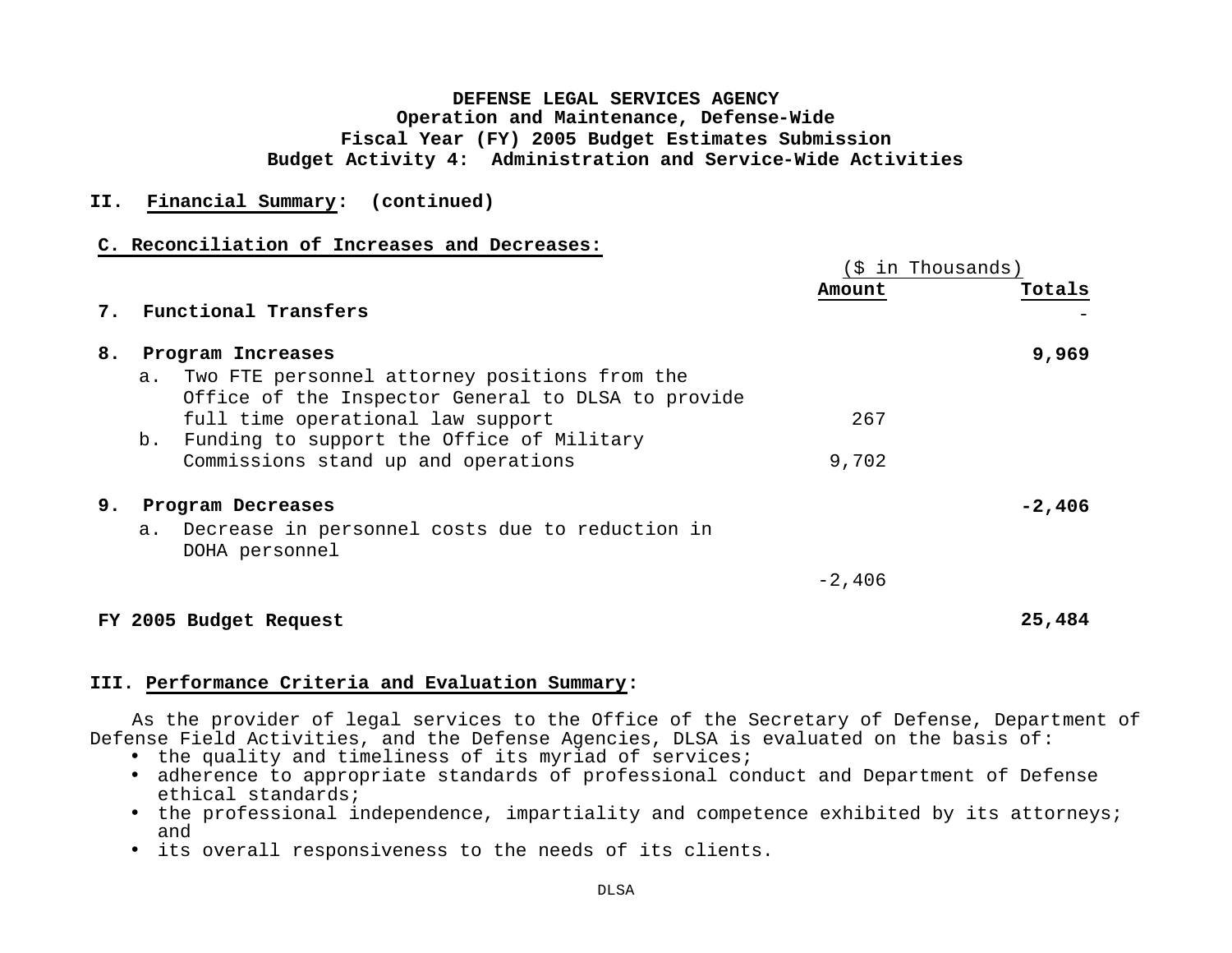#### **III. Performance Criteria and Evaluation Summary (continued)**

DLSA's activities include providing opinions and counseling on legal compliance issues affecting policy formulation and implementation; participation in developing the Department's legislative program, including drafting legislation and comments; negotiations on behalf of DoD clients with private entities and other Government agencies; ensuring proper use of Government funds and property; adherence to ethical standards; and participation in contractual matters. The Defense Office of Hearings and Appeals (DOHA), the largest component of DLSA, provides hearings and issues decisions in personnel security clearance cases for contractor personnel doing classified work for all DoD components and 20 other Federal Agencies and Departments and conducts personal appearances and issues decisions in ecurity clearance cases for DoD civilian employees and military personnel. DOHA also conducts hearings and issues decisions in cases involving the special education programs of the Department of Defense's overseas and domestic school systems, and CHAMPUS payment for medical services. DOHA also adjudicates various financial claims including, but not limited to, claims related to uniform services members' pay, allowances, travel, transportation, retired pay, and survivor benefits; claims by transportation carriers for amounts collected from them for loss and damage incurred to property incident to shipment at Government expense; claims for proceeds of sale of unclaimed property coming into the custody or control of the Army, Navy, Air Force or Coast Guard; and petitions for waiver of debts owed by employees to the Government.

#### Industrial Security Clearance Review (ISCR) Program

The due process hearings and appeals of the Industrial Security Program are DOHA's central mission implementing Department of Defense Directive 5220.6. The Industrial Security Program was created as a result of the Supreme Court's decision in Greene v. McElroy, 360 US 474, 79 S. Ct. 1400, 3 L. Ed.2d 1377 (1959). In response to the Greene decision, President Eisenhower signed Executive Order 10865 on February 20, 1960. Executive Order 10865 requires a hearing in which contractor employees be given the opportunity to appear before the decision-maker to confront and cross-examine witnesses and attempt to rebut the Government's case.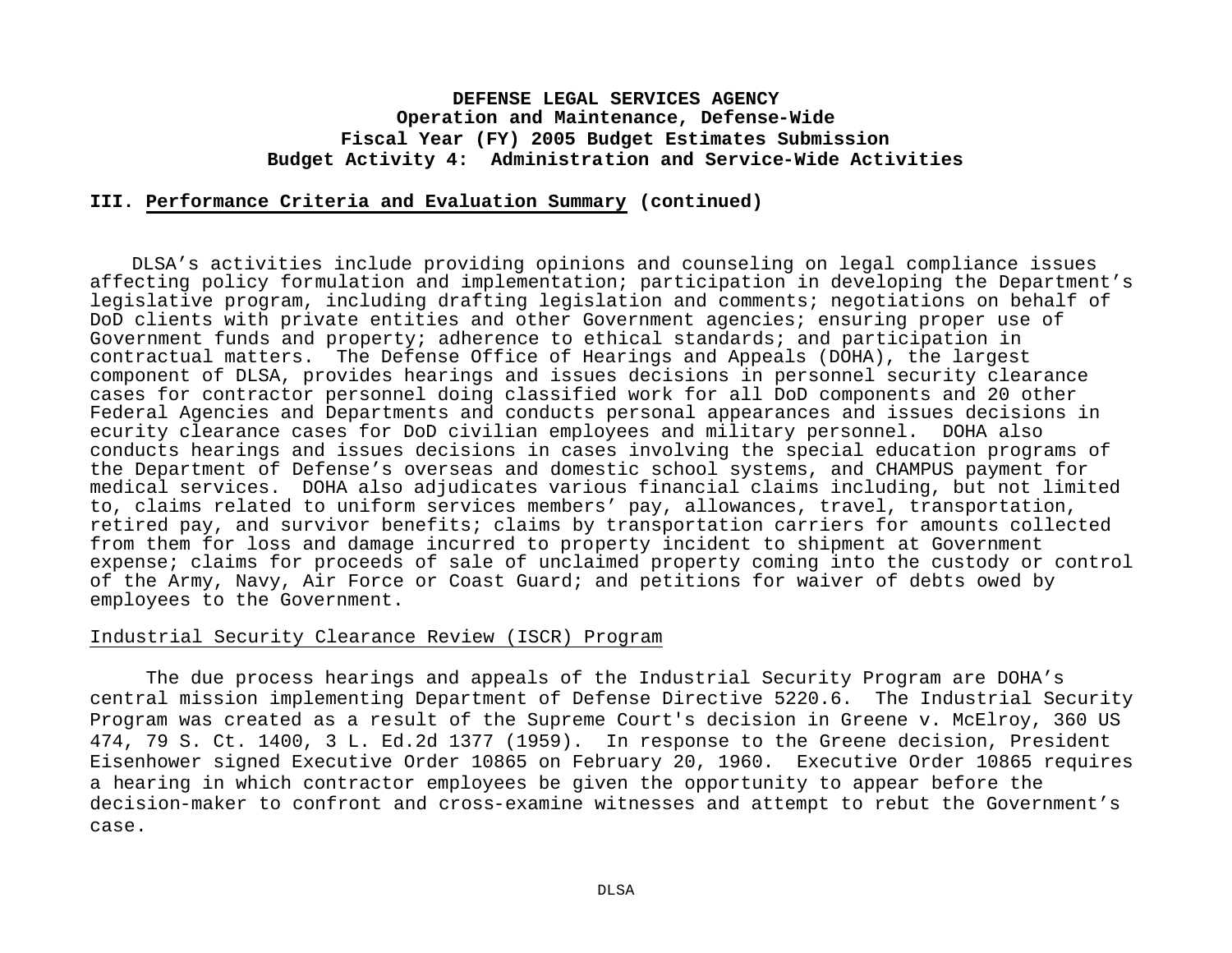#### **III. Performance Criteria and Evaluation Summary (continued)**

Executive Order 10865, as amended by Executive Order 10909, Executive Order 11382 and Executive Order 12829 mandate the due process regulation found in Department of Defense Directive 5220.6. Executive Order 12829, January 6, 1993, established DoD as the executive agent for the entire federal government's implementation of the new National Industrial Security Program (NISP) along with continuing responsibility for implementation of the procedural requirements of Executive Order 10865. Section 203 of Executive Order 12829 continues the process mandated by Executive Order 10865. Finally, Executive Order 12968, signed August 2, 1995 by President Clinton did not affect the program and was specifically designed not to change the full due process given to contractors. The workload associated with the Industrial Security (ISCR) cases DOHA handles is currently increasing as a result of security reinvestigation backlogs anticipated during FY 2004.

#### Personal Appearance (PA) Program

Executive Order 12968, which President Clinton signed on August 2, 1995, mandated that the "opportunity to appear personally" be part of security clearance due process for all military and civilian clearance applicants. DoD Regulation 5200.2-R provides for "personal appearances" by military and civilian clearance applicants which are handled by the same DOHA Administrative Judges who handle cases involving employees of Defense contractors and of other contractors. This decision was made in part due to the collective experience of the DOHA Administrative Judges in convening industrial security clearance hearings and the logic of centralizing security clearance due process proceedings generally in the Department. DOHA is the only DoD entity with experience providing a clearance applicant with the opportunity to appear personally as a regular part of due process.

The workload associated with the personal appearance cases DOHA handles is currently increasing as a result of security reinvestigation backlogs anticipated during FY 2004.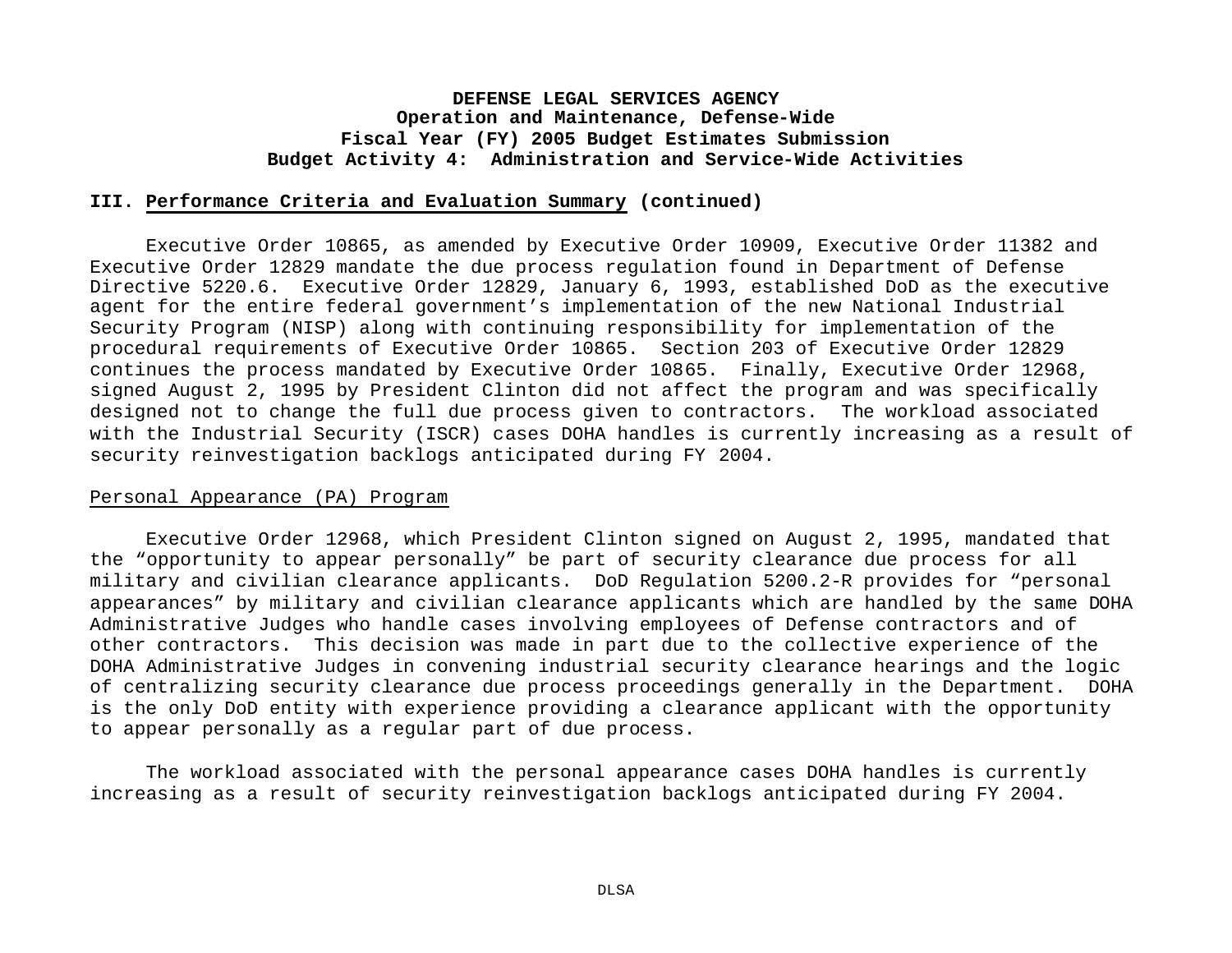#### **III. Performance Criteria and Evaluation Summary (continued)**

#### Claims Appeals Board

The Claims Appeals Board has ultimate settlement authority over many different types of claims and related matters. This authority is relatively new within the Department of Defense (DoD), and resulted from legislation in 1995 and 1996 which transferred claim settlement responsibility from the Comptroller General to, among others, the Secretary of Defense. The Board is a streamlined reconstitution of the portion of the GAO/OGC division which considered uniformed service and carrier claims. Under Title 31, United States Code, Section 3702, the Secretary of Defense now settles claims involving uniformed service members' pay, allowances, travel, transportation, retired pay, and survivor benefits. Additionally, he settles claims by transportation carriers involving amounts collected from them for loss or damage incurred to property incident to shipments at government expense. The Secretary's responsibilities in these areas are not restricted to DoD. The Secretary also has the statutory responsibility for settling the accounts of deceased DoD service members. As a result of a recent Office of Management and Budget (OMB) Determination Order, the Secretary was given the OMB Director's general claims settlement authority over most activities within DoD, and the bulk of the waiver authority within the Federal government; that is, the Secretary now exercises the former authority of the Comptroller General to consider applications by service members and DoD employees to waive overpayment debts exceeding \$1,500, and upon request advises non-DoD agencies on waiver applications by their civilian employees.

Claims appeals board workload is expected to increase. For example, the number of carrier claims regarding loss and damage increased dramatically during the last year that such claims were considered at GAO, and they continue to increase. Changes to GAO's statutory authority to relieve certifying, disbursing and other accountable officers of financial liability may result in added responsibilities.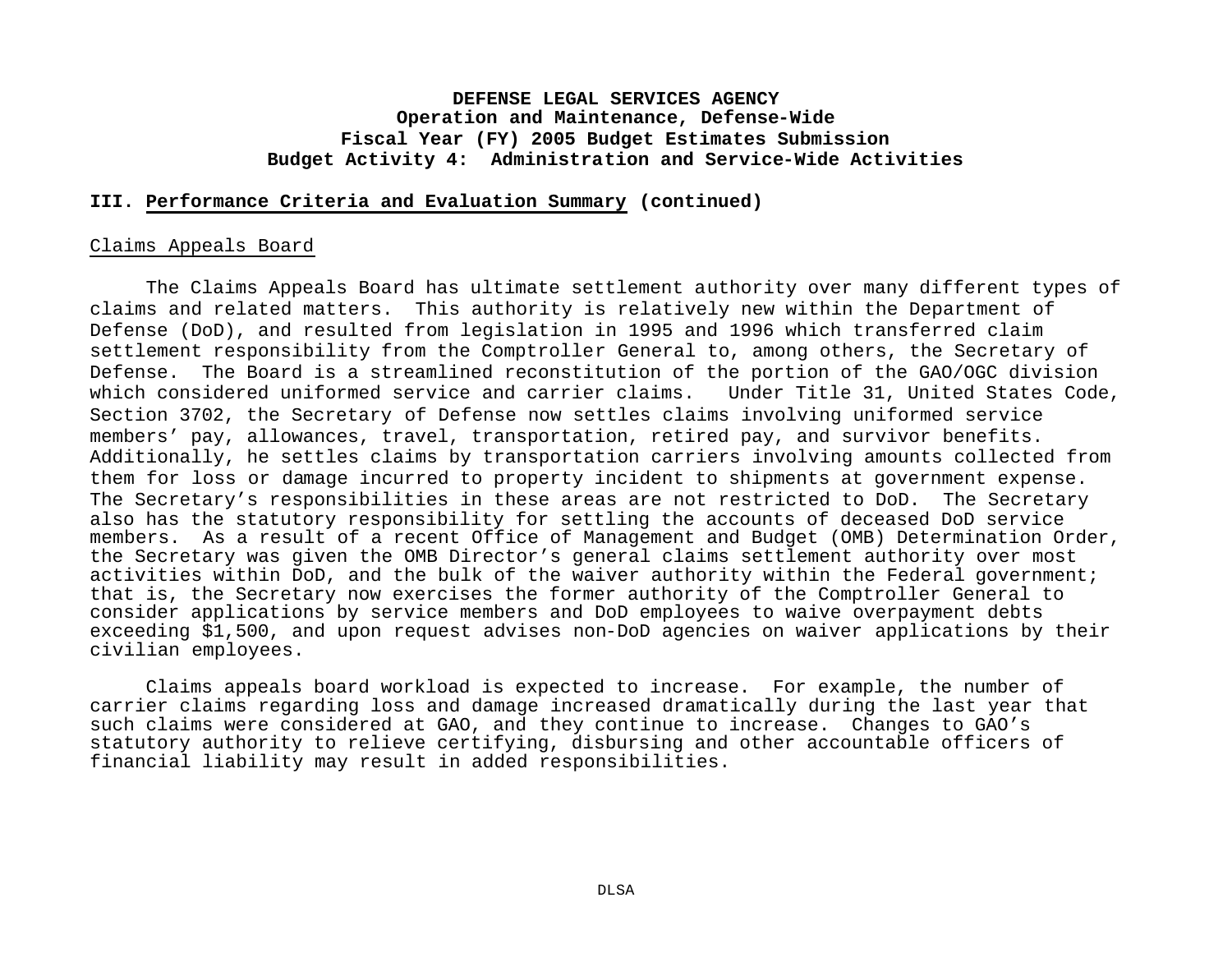### **III. Performance Criteria and Evaluation Summary (continued)**

| Workload:                             | FY 2003<br>Actuals | FY 2004<br>Estimates | FY 2005<br>Estimates |
|---------------------------------------|--------------------|----------------------|----------------------|
| Cases Reviewed (ISCR & PA)            | 30,875             | 34,305               | 36,841               |
| Hearing Cases (ISCR/PA/TRICARE/DODEA) | 1,500              | 1,666                | 1,822                |
| Claims Cases Reviewed                 | 1,625              | 1,805                | 2,053                |
| Mediations                            | 30                 | 33                   | 36                   |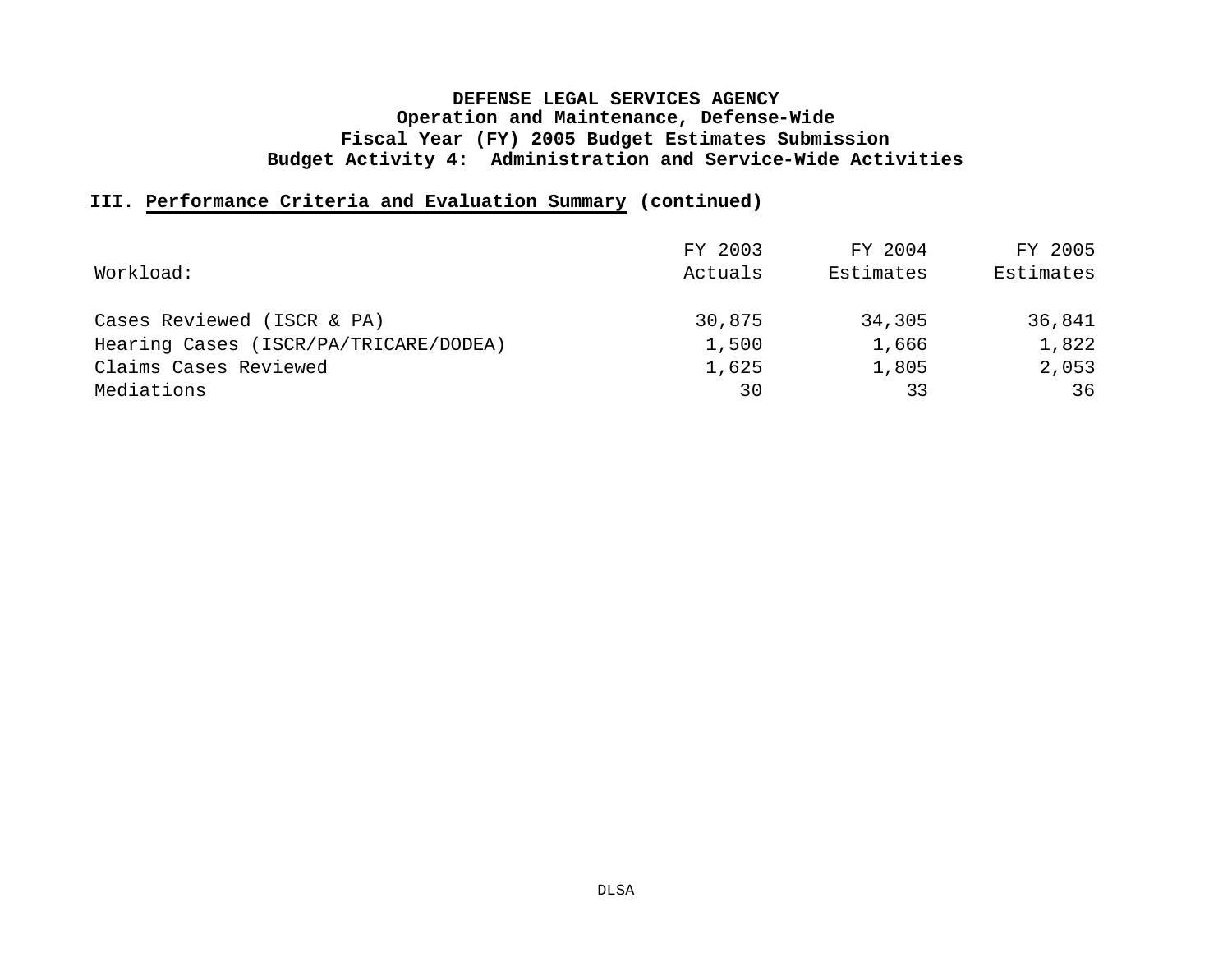#### **IV. Personnel Summary:**

|                                              |         |         |         | Change         |
|----------------------------------------------|---------|---------|---------|----------------|
| Personnel Summary:                           | FY 2003 | FY 2004 | FY 2005 | FY 2004/2005   |
| Total Active Military End Strength (E/S)     |         |         |         |                |
| Officer                                      | 18      | 26      | 26      | $\Omega$       |
| Enlisted                                     | 13      | 21      | 21      | $\Omega$       |
| Total                                        | 31      | 47      | 47      | $\overline{0}$ |
| Total Civilian End Strength                  |         |         |         |                |
| U.S. Direct Hire                             | 161     | 207     | 180     | $-27$          |
| Total Active Military Average Strength (A/S) |         |         |         |                |
| Officer                                      | 18      | 26      | 26      | $\Omega$       |
| Enlisted                                     | 13      | 21      | 21      | $\Omega$       |
| Total                                        | 31      | 47      | 47      | $\Omega$       |
| Total Civilian FTEs                          |         |         |         |                |
| U.S. Direct Hire                             | 141     | 187     | 161     | $-26$          |